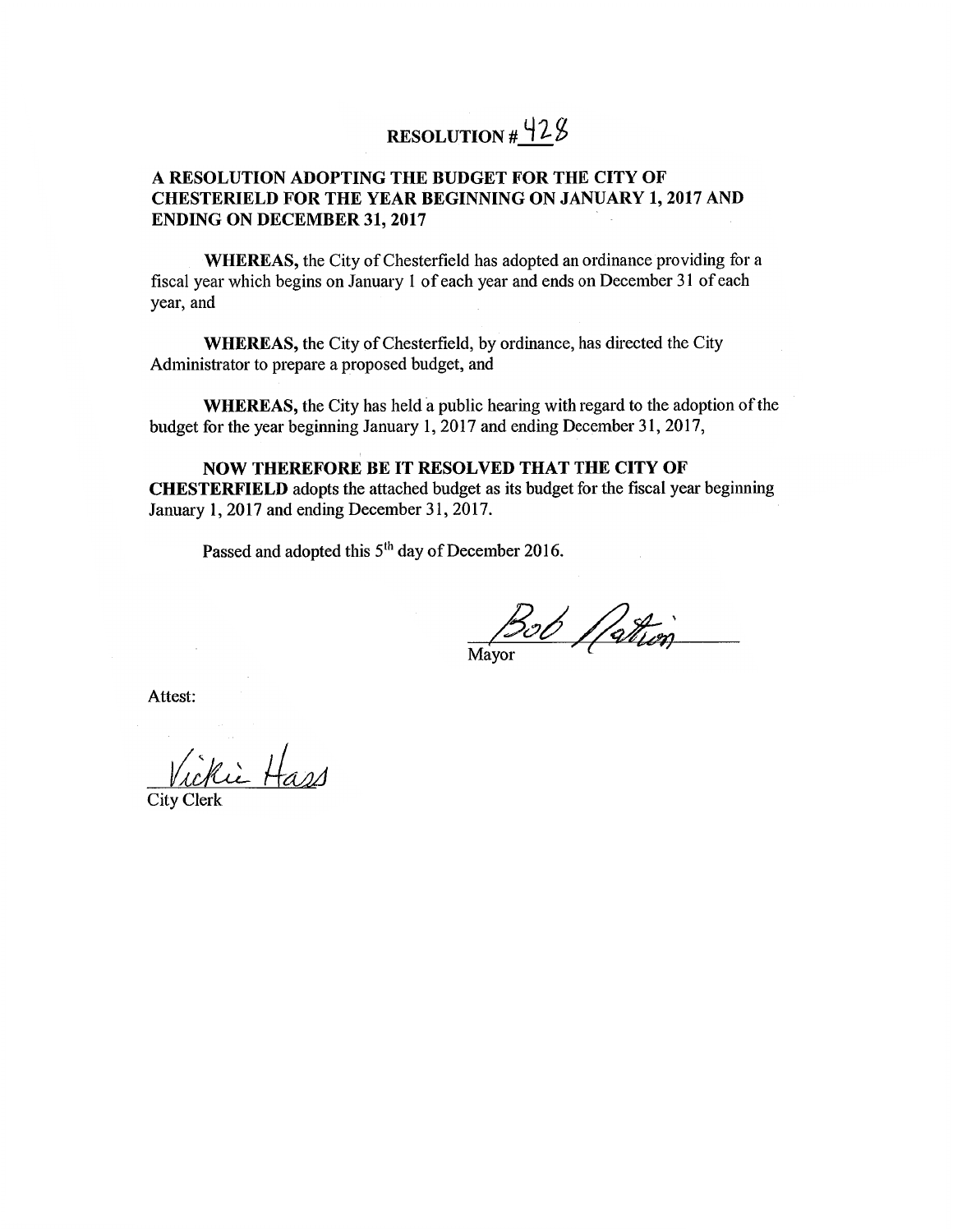

| <b>Combined Statement of Budgeted</b>    |                  |                  |                 |
|------------------------------------------|------------------|------------------|-----------------|
| <b>Revenues and Expenditures -</b>       | 2015             | 2016             | 2017            |
| <b>General Fund</b>                      | <b>ACTUAL</b>    | <b>PROJECTED</b> | <b>BUDGET</b>   |
| <b>FUND BALANCE, JANUARY 1</b>           | \$<br>14,348,184 | \$<br>12,580,997 | \$<br>9,276,381 |
|                                          |                  |                  |                 |
| <b>REVENUES:</b>                         |                  |                  |                 |
| <b>Utility Taxes</b>                     | 7,214,764        | 6,966,414        | 6,962,000       |
| Sales Tax                                | 6,976,044        | 7,107,361        | 7,486,109       |
| Intergovernmental                        | 4,218,864        | 4,559,993        | 4,637,200       |
| <b>Licenses and Permits</b>              | 1,533,307        | 1,648,430        | 1,538,420       |
| <b>Charges for Services</b>              | 111,710          | 120,297          | 113,050         |
| <b>Court Receipts</b>                    | 1,065,157        | 906,508          | 926,508         |
| <b>Other Revenues</b>                    | 396,747          | 860,404          | 353,296         |
| <b>TOTAL REVENUE</b>                     | 21,516,594       | 22,169,407       | 22,016,583      |
| <b>TOTAL AVAILABLE FUNDS</b>             | 35,864,778       | 34,750,404       | 31,292,964      |
| <b>EXPENDITURES</b>                      |                  |                  |                 |
| <b>Executive &amp; Legislative</b>       | 68,696           | 71,082           | 77,447          |
| <b>Deptartment of Administration</b>     |                  |                  |                 |
| City Admin/Econ Dev/Cust Svc             | 741,870          | 665,364          | 716,162         |
| <b>Finance and Courts</b>                | 722,499          | 748,369          | 761,039         |
| Information Technology                   | 587,517          | 644,621          | 624,010         |
| <b>Central Services</b>                  | 1,264,110        | 1,452,346        | 1,293,302       |
| <b>Police Department</b>                 | 9,083,320        | 9,340,194        | 9,418,979       |
| <b>Director of Public Services</b>       |                  |                  |                 |
| Planning and Development                 | 914,188          | 955,958          | 1,004,263       |
| <b>Public Works</b>                      | 5,415,471        | 5,767,488        | 5,643,708       |
| <b>Capital Items for All Departments</b> | 413,207          | 495,512          | 501,824         |
| <b>TOTAL EXPENDITURES</b>                | 19,210,878       | 20,140,934       | 20,040,734      |
|                                          |                  |                  | (1,526,285)     |
| <b>Transfers To/From Other Funds</b>     | (4,072,903)      | (5,333,089)      |                 |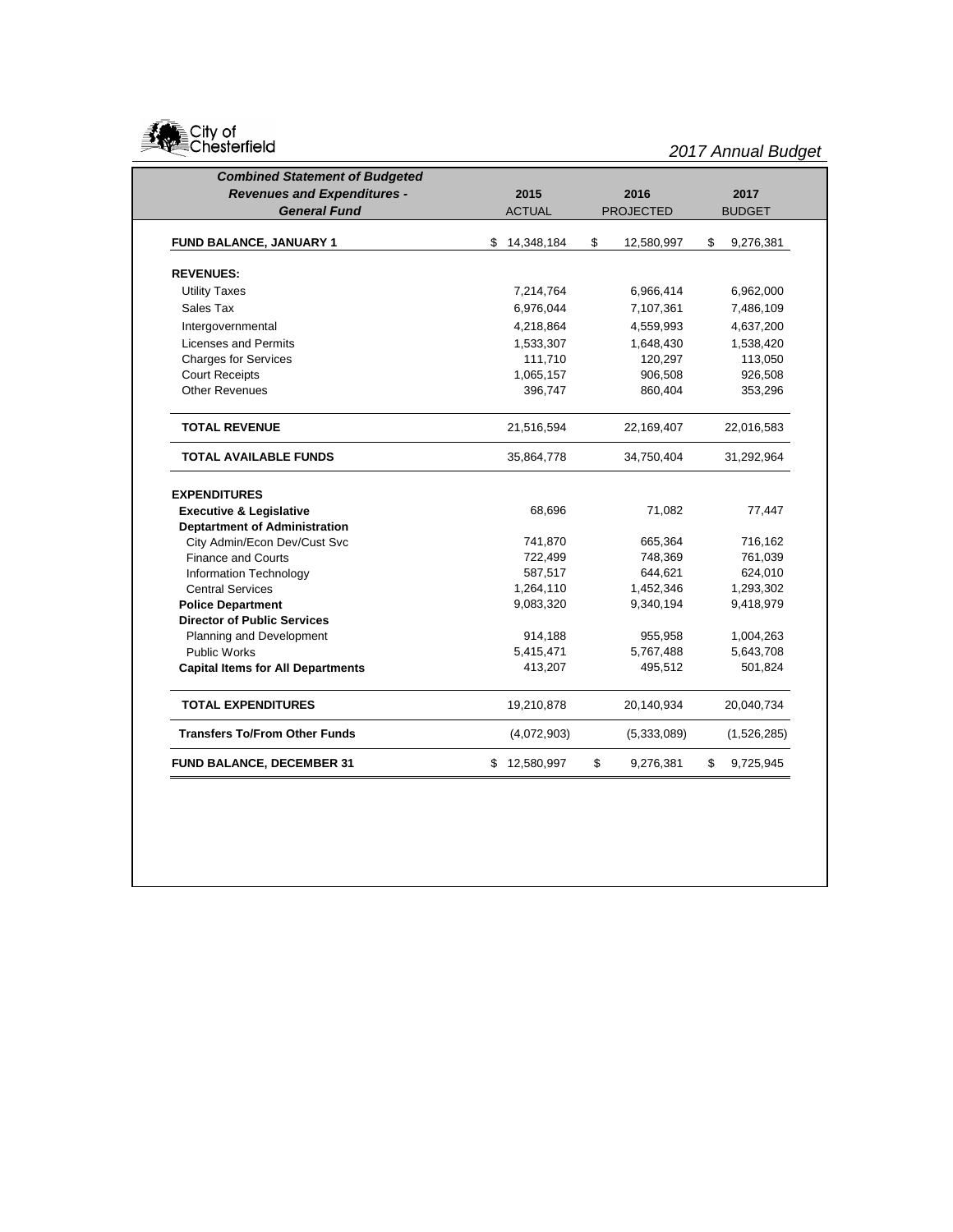

| <b>Combined Statement of Budgeted</b> |               |                  |               |
|---------------------------------------|---------------|------------------|---------------|
| <b>Revenues and Expenditures -</b>    | 2015          | 2016             | 2017          |
| <b>Parks Sales Tax Fund</b>           | <b>ACTUAL</b> | <b>PROJECTED</b> | <b>BUDGET</b> |
| FUND BALANCE, JANUARY 1               | \$2,935,225   | 2,870,584<br>\$  | \$2,251,975   |
| <b>REVENUES:</b>                      |               |                  |               |
| Sales Tax                             | 7,121,200     | 7,283,151        | 7,429,000     |
| Intergovernmental                     | 266,386       |                  |               |
| Parks and Recreation                  | 1,794,837     | 1,737,362        | 1,931,620     |
| <b>Other Revenues</b>                 | 65,775        | 106,912          | 31,000        |
| <b>TOTAL REVENUE</b>                  | 9,248,198     | 9,127,425        | 9,391,620     |
| <b>TOTAL AVAILABLE FUNDS</b>          | 12,183,423    | 11,998,009       | 11,643,595    |
| <b>EXPENDITURES</b>                   |               |                  |               |
| Parks                                 | 5,480,928     | 6,039,917        | 5,862,030     |
| Capital Items                         | 1,065,205     | 576,278          | 312,000       |
| <b>TOTAL EXPENDITURES</b>             | 6,546,133     | 6,616,195        | 6,174,030     |
| <b>TRANSFERS TO/FROM OTHER FUNDS</b>  | (2,766,706)   | (3, 129, 839)    | (2,962,479)   |
| <b>FUND BALANCE, DECEMBER 31</b>      | \$2,870,584   | \$<br>2,251,975  | \$2,507,086   |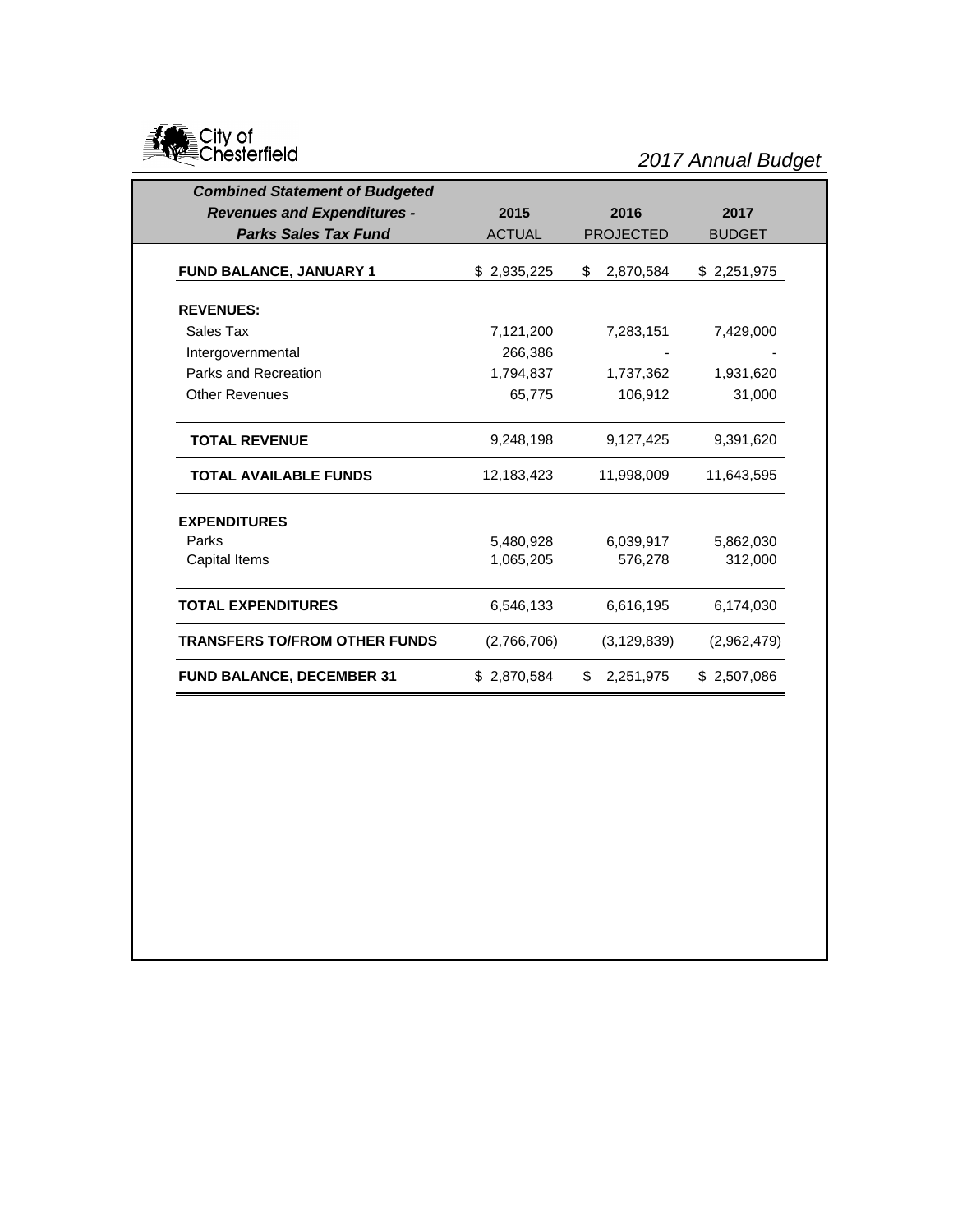

| <b>Combined Statement of Budgeted</b>     |               |                  |               |
|-------------------------------------------|---------------|------------------|---------------|
| <b>Revenues and Expenditures -</b>        | 2015          | 2016             | 2017          |
| <b>Capital Improvement Sales Tax Fund</b> | <b>ACTUAL</b> | <b>PROJECTED</b> | <b>BUDGET</b> |
|                                           |               |                  |               |
| FUND BALANCE, JANUARY 1                   | \$1,726,802   | \$<br>3,283,354  | \$<br>970,991 |
| <b>REVENUES:</b>                          |               |                  |               |
| Sales Tax                                 | 6,053,069     | 6,190,771        | 6,315,000     |
| <b>Other Revenues</b>                     | 1,627,433     | 4,143,073        | 1,392,880     |
| <b>TOTAL REVENUE</b>                      | 7,680,502     | 10,333,844       | 7,707,880     |
| <b>TOTAL AVAILABLE FUNDS</b>              | 9,407,304     | 13,617,198       | 8,678,871     |
| <b>EXPENDITURES</b>                       |               |                  |               |
| <b>Public Works</b>                       | 881,682       | 1,226,900        | 637,396       |
| Capital Items                             | 5,474,279     | 14,710,156       | 5,750,000     |
| <b>TOTAL EXPENDITURES</b>                 | 6,355,961     | 15,937,056       | 6,387,396     |
| <b>TRANSFERS TO/FROM OTHER FUNDS</b>      | 232,011       | 3,290,849        | (1,889,400)   |
| <b>FUND BALANCE, DECEMBER 31</b>          | \$3,283,354   | \$<br>970,991    | \$<br>402,075 |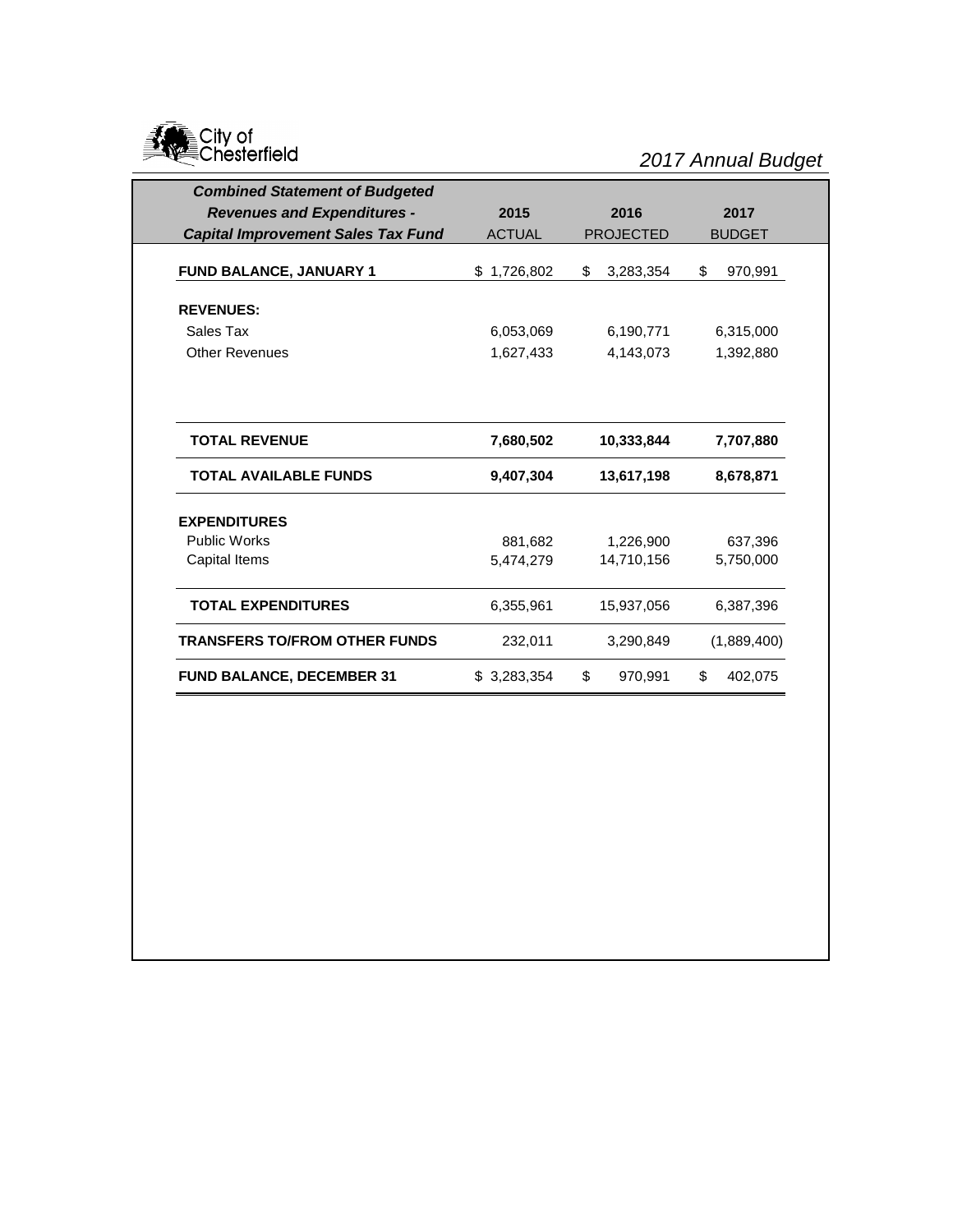

| 2015<br><b>ACTUAL</b><br>\$<br>686,425 | 2016<br><b>PROJECTED</b><br>\$<br>620,879 | 2017<br><b>BUDGET</b> |
|----------------------------------------|-------------------------------------------|-----------------------|
|                                        |                                           |                       |
|                                        |                                           |                       |
|                                        |                                           | \$<br>552,279         |
|                                        |                                           |                       |
| 427,135                                | 430,000                                   | 430,000               |
|                                        |                                           |                       |
|                                        |                                           |                       |
| 427,135                                | 430,000                                   | 430,000               |
| 1,113,560                              | 1,050,879                                 | 982,279               |
|                                        |                                           |                       |
| 441,020                                | 450,000                                   | 460,000               |
|                                        |                                           |                       |
|                                        |                                           |                       |
|                                        |                                           |                       |
| 441,020                                | 450,000                                   | 460,000               |
| (51,661)                               | (48,600)                                  | (49, 678)             |
| \$<br>620,879                          | \$<br>552,279                             | \$<br>472,601         |
|                                        |                                           |                       |
|                                        |                                           |                       |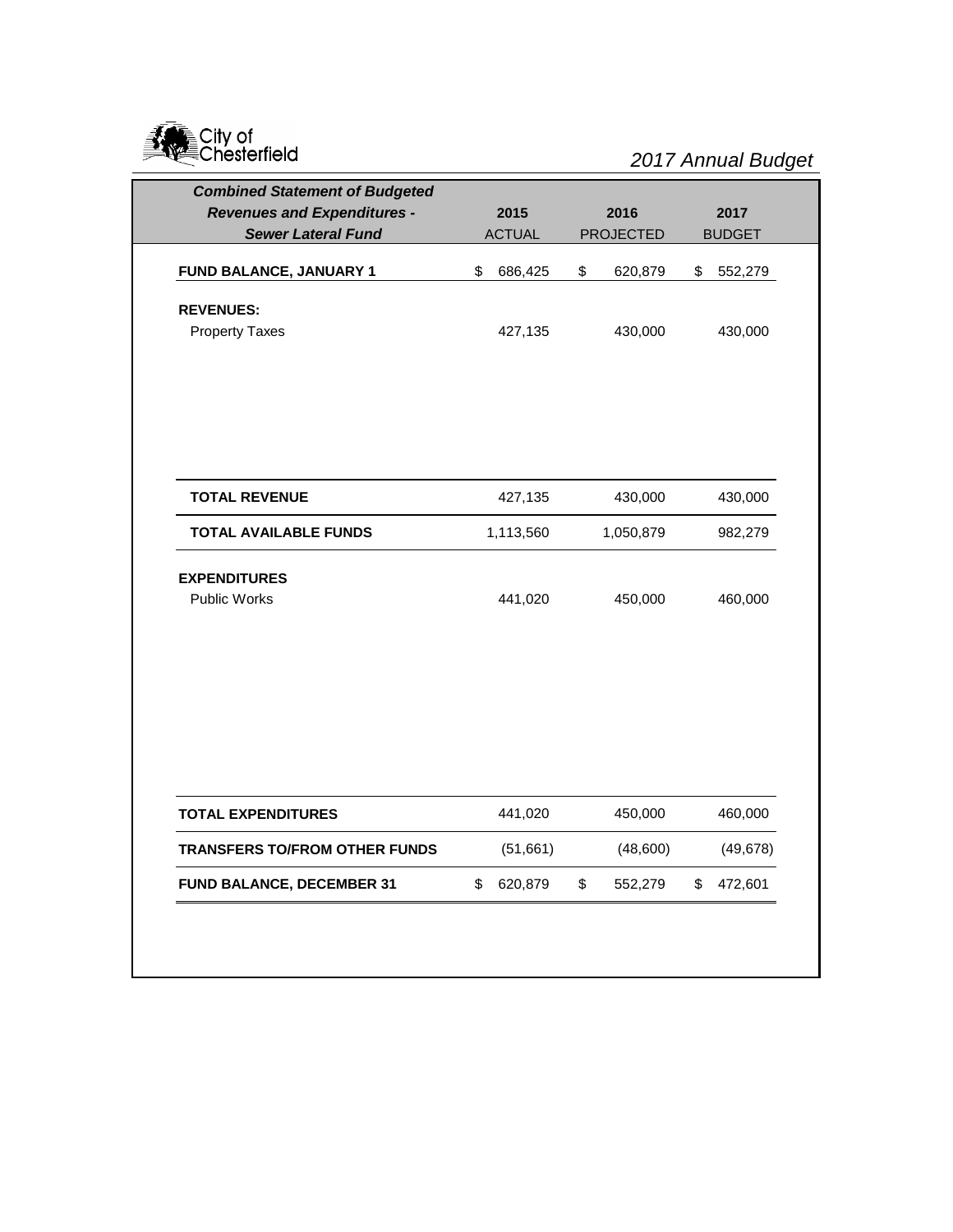

| <b>Revenues and Expenditures -</b><br>2015<br>2016<br>2017<br><b>Police Forfeiture Fund</b><br><b>ACTUAL</b><br><b>PROJECTED</b><br><b>BUDGET</b><br>\$<br>\$<br>155,226<br>FUND BALANCE, JANUARY 1<br>77,642<br>\$<br><b>REVENUES:</b><br>116,261<br>88,366<br>Intergovernmental<br>116,261<br>88,366<br><b>TOTAL REVENUE</b><br><b>TOTAL AVAILABLE FUNDS</b><br>193,903<br>243,592<br><b>EXPENDITURES</b><br>Police<br>38,052<br>86,317<br>38,052<br>86,317<br><b>TOTAL EXPENDITURES</b><br><b>TRANSFERS TO/FROM OTHER FUNDS</b><br>(625) | <b>Combined Statement of Budgeted</b> |    |         |    |         |    |         |  |
|---------------------------------------------------------------------------------------------------------------------------------------------------------------------------------------------------------------------------------------------------------------------------------------------------------------------------------------------------------------------------------------------------------------------------------------------------------------------------------------------------------------------------------------------|---------------------------------------|----|---------|----|---------|----|---------|--|
|                                                                                                                                                                                                                                                                                                                                                                                                                                                                                                                                             |                                       |    |         |    |         |    |         |  |
|                                                                                                                                                                                                                                                                                                                                                                                                                                                                                                                                             |                                       |    |         |    |         |    |         |  |
|                                                                                                                                                                                                                                                                                                                                                                                                                                                                                                                                             |                                       |    |         |    |         |    | 157,275 |  |
|                                                                                                                                                                                                                                                                                                                                                                                                                                                                                                                                             |                                       |    |         |    |         |    |         |  |
|                                                                                                                                                                                                                                                                                                                                                                                                                                                                                                                                             |                                       |    |         |    |         |    |         |  |
|                                                                                                                                                                                                                                                                                                                                                                                                                                                                                                                                             |                                       |    |         |    |         |    |         |  |
|                                                                                                                                                                                                                                                                                                                                                                                                                                                                                                                                             |                                       |    |         |    |         |    |         |  |
|                                                                                                                                                                                                                                                                                                                                                                                                                                                                                                                                             |                                       |    |         |    |         |    | 157,275 |  |
|                                                                                                                                                                                                                                                                                                                                                                                                                                                                                                                                             |                                       |    |         |    |         |    | 157,275 |  |
|                                                                                                                                                                                                                                                                                                                                                                                                                                                                                                                                             |                                       |    |         |    |         |    |         |  |
|                                                                                                                                                                                                                                                                                                                                                                                                                                                                                                                                             |                                       |    |         |    |         |    | 157,275 |  |
|                                                                                                                                                                                                                                                                                                                                                                                                                                                                                                                                             |                                       |    |         |    |         |    |         |  |
|                                                                                                                                                                                                                                                                                                                                                                                                                                                                                                                                             | FUND BALANCE, DECEMBER 31             | \$ | 155,226 | \$ | 157,275 | \$ |         |  |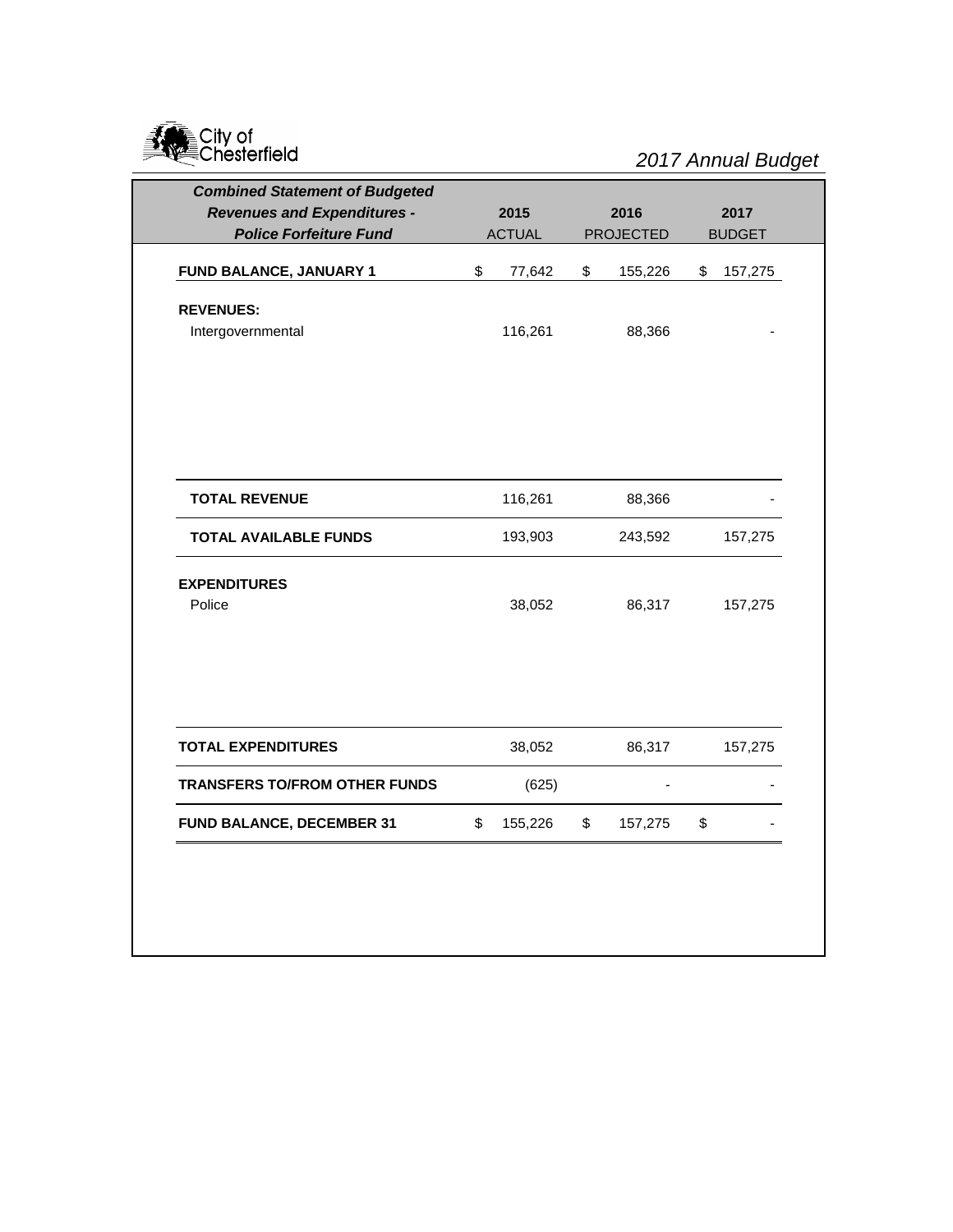

| <b>Combined Statement of Budgeted</b>              |               |                  |               |
|----------------------------------------------------|---------------|------------------|---------------|
| <b>Revenues and Expenditures -</b>                 | 2015          | 2016             | 2017          |
| <b>Chesterfield Valley Special Allocation Fund</b> | <b>ACTUAL</b> | <b>PROJECTED</b> | <b>BUDGET</b> |
| FUND BALANCE, JANUARY 1                            | \$<br>132,438 | \$<br>168,542    | \$<br>211,803 |
| <b>REVENUES:</b>                                   |               |                  |               |
| Intergovernmental                                  |               |                  |               |
| Other Revenues                                     | 56,706        | 63,261           |               |
| <b>TOTAL REVENUE</b>                               | 56,706        | 63,261           |               |
| <b>TOTAL AVAILABLE FUNDS</b>                       | 189,144       | 231,803          | 211,803       |
| <b>EXPENDITURES</b>                                |               |                  |               |
| <b>Public Works</b>                                | 20,602        | 20,000           | 211,803       |
|                                                    |               |                  |               |
| <b>TOTAL EXPENDITURES</b>                          | 20,602        | 20,000           | 211,803       |
| <b>TRANSFERS TO/FROM OTHER FUNDS</b>               |               |                  |               |
| <b>FUND BALANCE, DECEMBER 31</b>                   | \$<br>168,542 | \$<br>211,803    | \$            |

This is money that was set-aside in prior years and has significant restrictions on its usage. The funds have primarily been used for wetland mitigation.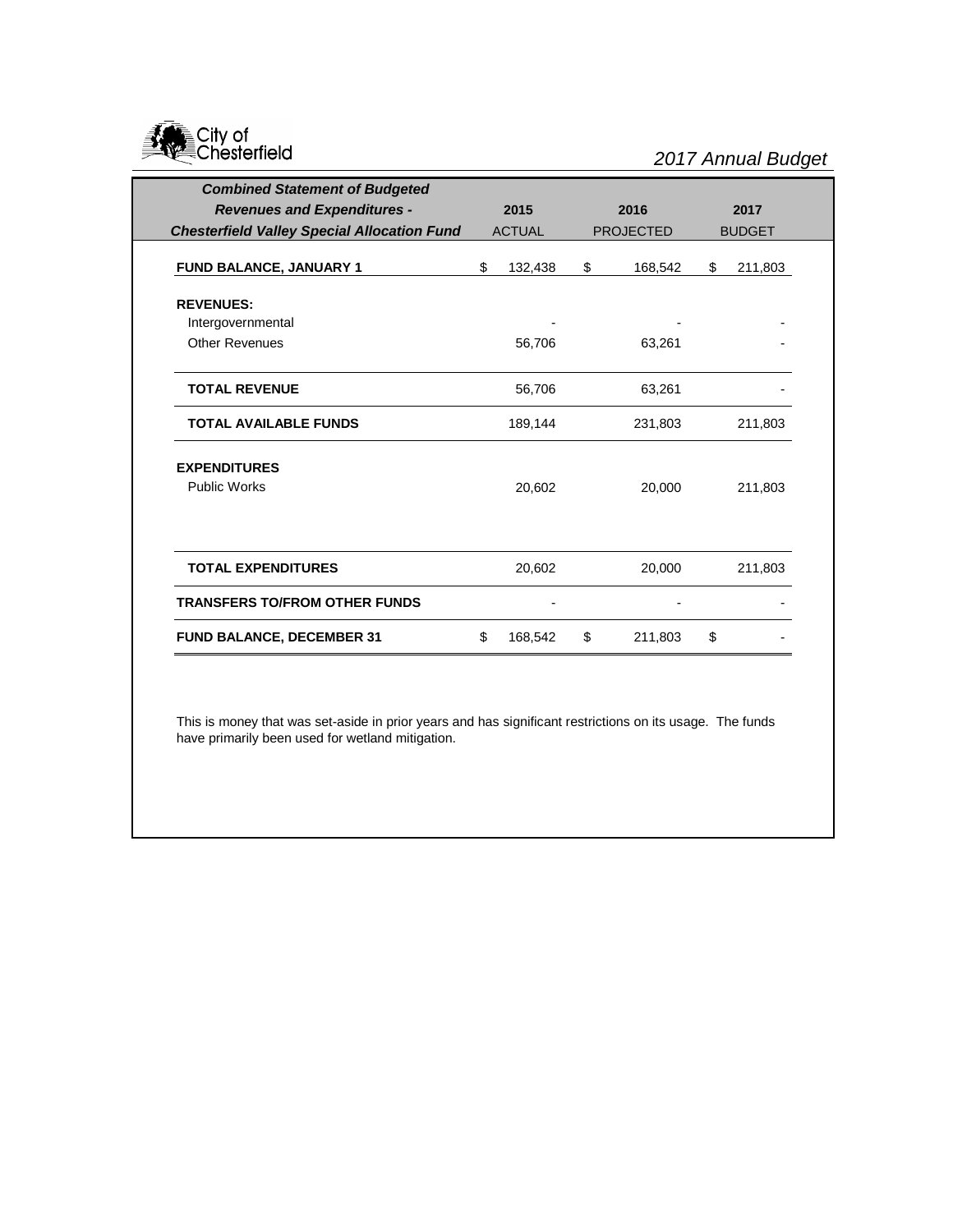

| <b>Combined Statement of Budgeted</b>         |               |                  |               |
|-----------------------------------------------|---------------|------------------|---------------|
| <b>Revenues and Expenditures -</b>            | 2015          | 2016             | 2017          |
| <b>Parks Construction Phase II 2009B Fund</b> | <b>ACTUAL</b> | <b>PROJECTED</b> | <b>BUDGET</b> |
| <b>FUND BALANCE, JANUARY 1</b>                | \$<br>346,055 | \$<br>6,283      | \$            |
| <b>REVENUES:</b>                              |               |                  |               |
| <b>Other Revenues</b>                         |               |                  |               |
| <b>TOTAL REVENUE</b>                          |               |                  |               |
| <b>TOTAL AVAILABLE FUNDS</b>                  | 346,055       | 6,283            |               |
| <b>EXPENDITURES</b><br>Parks                  | 339,772       | 6,283            |               |
| <b>TOTAL EXPENDITURES</b>                     | 339,772       | 6,283            |               |
| <b>TRANSFERS TO/FROM OTHER FUNDS</b>          |               |                  |               |
| <b>FUND BALANCE, DECEMBER 31</b>              | \$<br>6,283   | \$               | \$            |

These funds are related to parks phase II and were fully expended during 2016.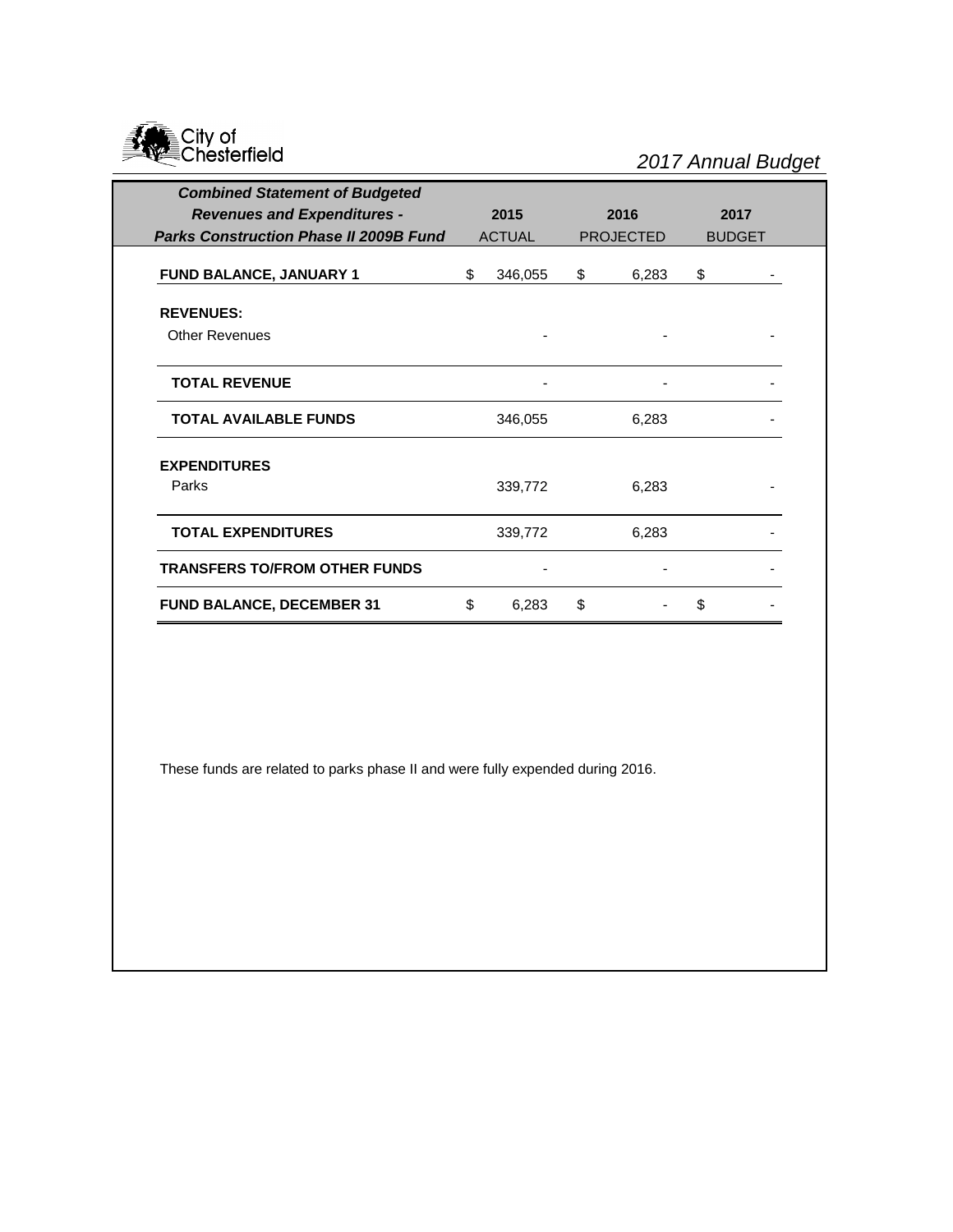

| <b>Combined Statement of Budgeted</b> |    |               |                  |      |               |  |
|---------------------------------------|----|---------------|------------------|------|---------------|--|
| <b>Revenues and Expenditures -</b>    |    | 2015          | 2016             | 2017 |               |  |
| <b>Parks 1998 Debt Service Fund</b>   |    | <b>ACTUAL</b> | <b>PROJECTED</b> |      | <b>BUDGET</b> |  |
| FUND BALANCE, JANUARY 1               |    | 498,465       | \$<br>(19, 741)  | \$   | (19, 241)     |  |
| <b>REVENUES:</b>                      |    |               |                  |      |               |  |
| <b>Property Tax</b>                   |    | 44,839        | 500              |      | 500           |  |
| <b>TOTAL REVENUE</b>                  |    | 44,839        | 500              |      | 500           |  |
| <b>TOTAL AVAILABLE FUNDS</b>          |    | 543,304       | (19, 241)        |      | (18, 741)     |  |
| <b>EXPENDITURES</b><br>Parks          |    | 898,321       |                  |      |               |  |
| <b>TOTAL EXPENDITURES</b>             |    | 898,321       |                  |      |               |  |
| <b>TRANSFERS TO/FROM OTHER FUNDS</b>  |    | 335,276       |                  |      |               |  |
| <b>FUND BALANCE, DECEMBER 31</b>      | \$ | (19, 741)     | \$<br>(19, 241)  | \$   | (18, 741)     |  |

This fund collected a property tax to make debt service payments on debt that matured in 2016. The negative fund balance will be eliminated as delinquent property tax payments are collected over the next several years.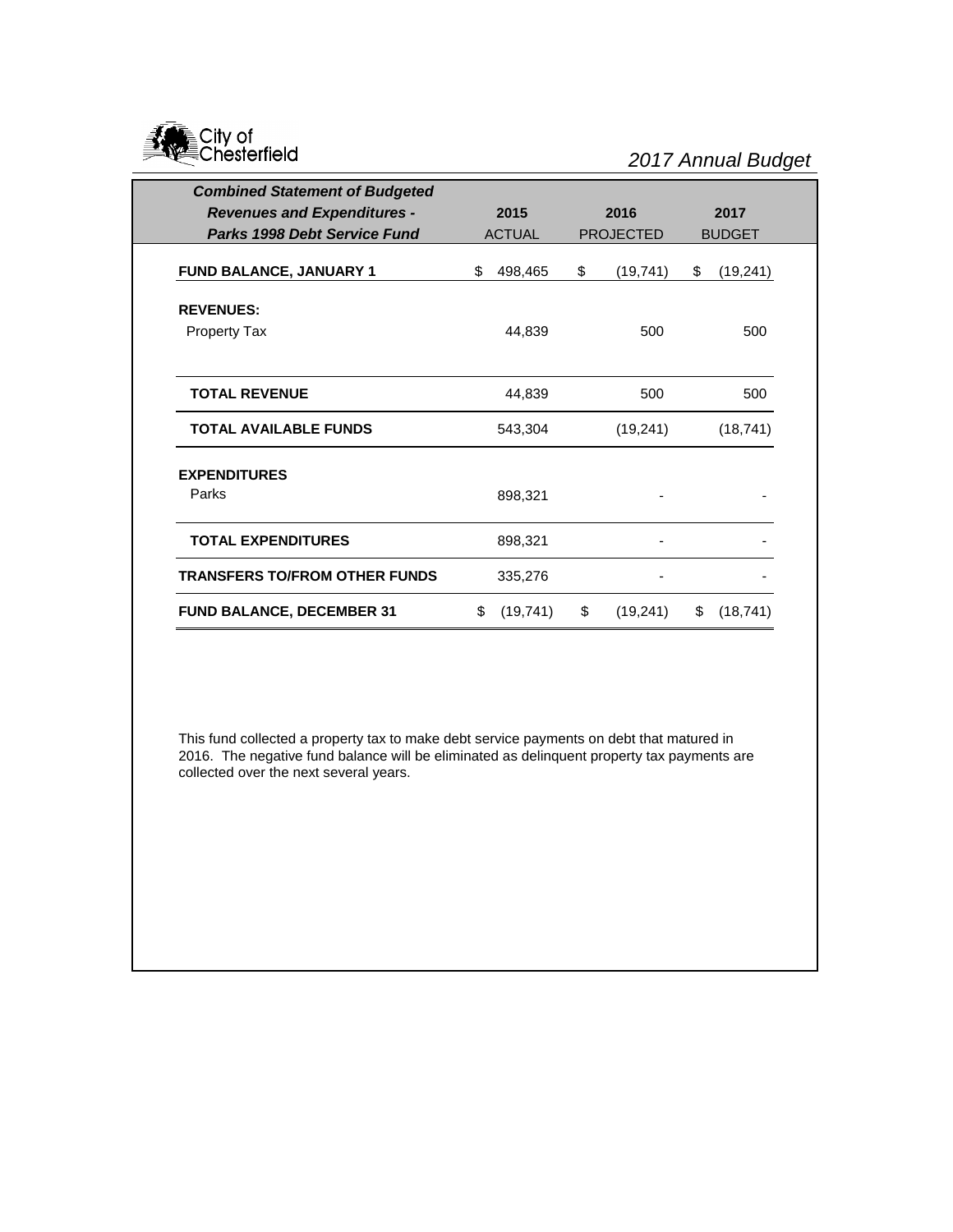

| <b>Combined Statement of Budgeted</b>         |               |         |    |                  |    |               |  |  |  |      |      |  |
|-----------------------------------------------|---------------|---------|----|------------------|----|---------------|--|--|--|------|------|--|
| <b>Revenues and Expenditures -</b>            | 2015          |         |    |                  |    |               |  |  |  | 2016 | 2017 |  |
| <b>R&amp;S Series Bonds Debt Service Fund</b> | <b>ACTUAL</b> |         |    | <b>PROJECTED</b> |    | <b>BUDGET</b> |  |  |  |      |      |  |
| FUND BALANCE, JANUARY 1                       | \$            |         | \$ | ۰                | \$ | 59,431        |  |  |  |      |      |  |
| <b>REVENUES:</b>                              |               |         |    |                  |    |               |  |  |  |      |      |  |
| <b>Other Revenues</b>                         |               |         |    |                  |    |               |  |  |  |      |      |  |
| <b>Bond Proceeds</b>                          | 7,340,000     |         |    |                  |    |               |  |  |  |      |      |  |
| Premium on issuance                           |               | 224,704 |    |                  |    |               |  |  |  |      |      |  |
| <b>TOTAL REVENUE</b>                          | 7,564,704     |         |    |                  |    |               |  |  |  |      |      |  |
| <b>TOTAL AVAILABLE FUNDS</b>                  | 7,564,704     |         |    |                  |    | 59,431        |  |  |  |      |      |  |
| <b>EXPENDITURES</b><br><b>Public Works</b>    | 9,502,693     |         |    | 1,869,750        |    | 1,889,400     |  |  |  |      |      |  |
| <b>TOTAL EXPENDITURES</b>                     | 9,502,693     |         |    | 1,869,750        |    | 1,889,400     |  |  |  |      |      |  |
| <b>TRANSFERS TO/FROM OTHER FUNDS</b>          | 1,937,989     |         |    | 1,929,181        |    | 1,889,400     |  |  |  |      |      |  |
| <b>FUND BALANCE, DECEMBER 31</b>              | \$            |         | \$ | 59,431           | \$ | 59,431        |  |  |  |      |      |  |

Includes additional budgetary savings transfer of \$59,431 during 2016.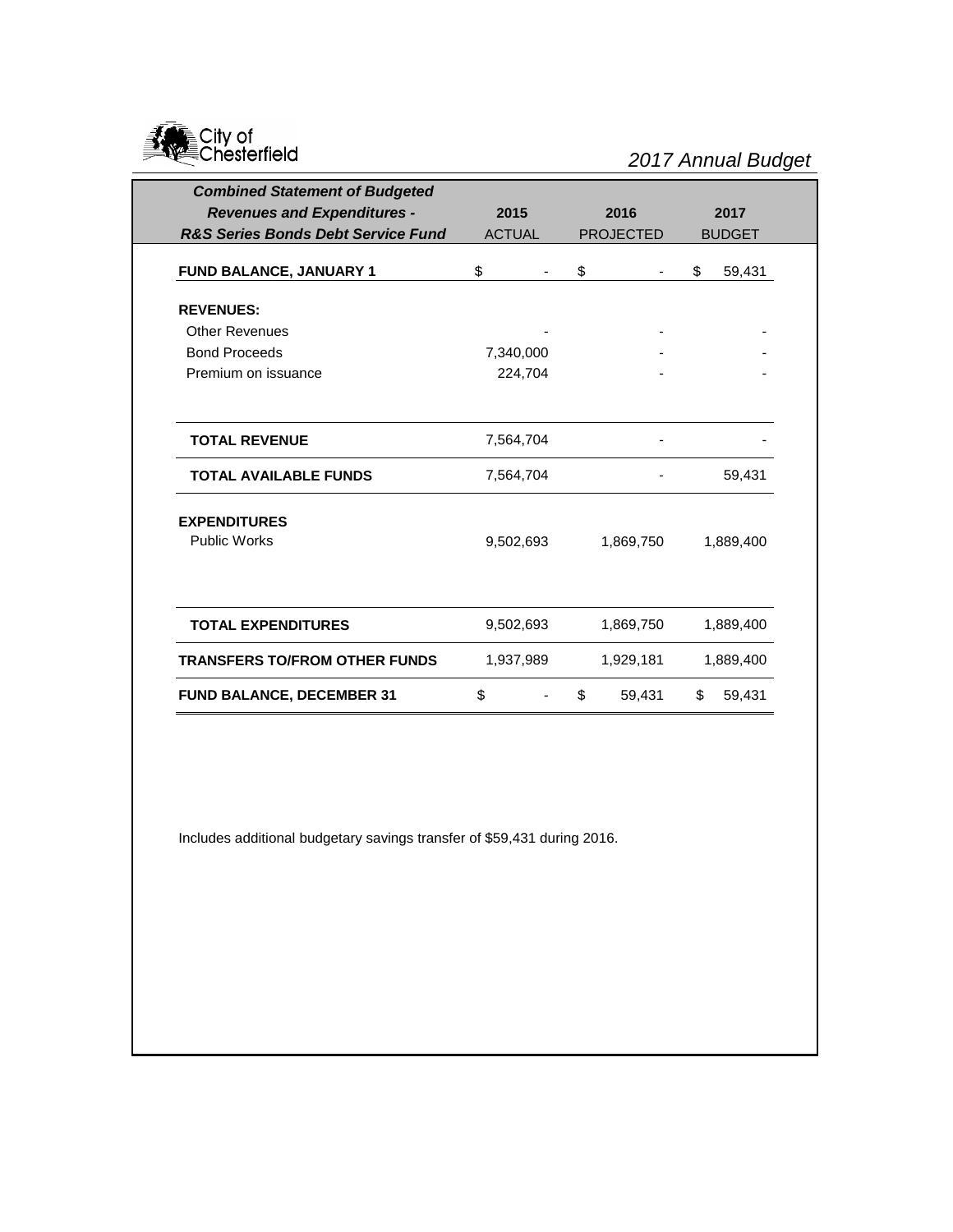

| <b>Combined Statement of Budgeted</b>      |               |                |    |                  |    |               |
|--------------------------------------------|---------------|----------------|----|------------------|----|---------------|
| <b>Revenues and Expenditures -</b>         | 2015<br>2016  |                |    | 2017             |    |               |
| City Hall Bonds 2004 Debt Service Fund     | <b>ACTUAL</b> |                |    | <b>PROJECTED</b> |    | <b>BUDGET</b> |
| FUND BALANCE, JANUARY 1                    | \$            | $\overline{2}$ | \$ | $\overline{2}$   | \$ | 412,590       |
| <b>REVENUES:</b>                           |               |                |    |                  |    |               |
| <b>Other Revenues</b>                      |               | 6              |    |                  |    |               |
|                                            |               |                |    |                  |    |               |
| <b>TOTAL REVENUE</b>                       |               | 6              |    |                  |    |               |
| <b>TOTAL AVAILABLE FUNDS</b>               |               | 8              |    | 2                |    | 412,590       |
| <b>EXPENDITURES</b><br><b>Debt Service</b> |               | 1,519,919      |    | 1,526,101        |    | 1,575,963     |
| <b>TOTAL EXPENDITURES</b>                  |               | 1,519,919      |    | 1,526,101        |    | 1,575,963     |
| <b>TRANSFERS TO/FROM OTHER FUNDS</b>       |               | 1,519,913      |    | 1,938,689        |    | 1,575,963     |
| <b>FUND BALANCE, DECEMBER 31</b>           | \$            | 2              | \$ | 412,590          | \$ | 412,590       |

Includes additional budgetary savings transfer of \$412,588 during 2016.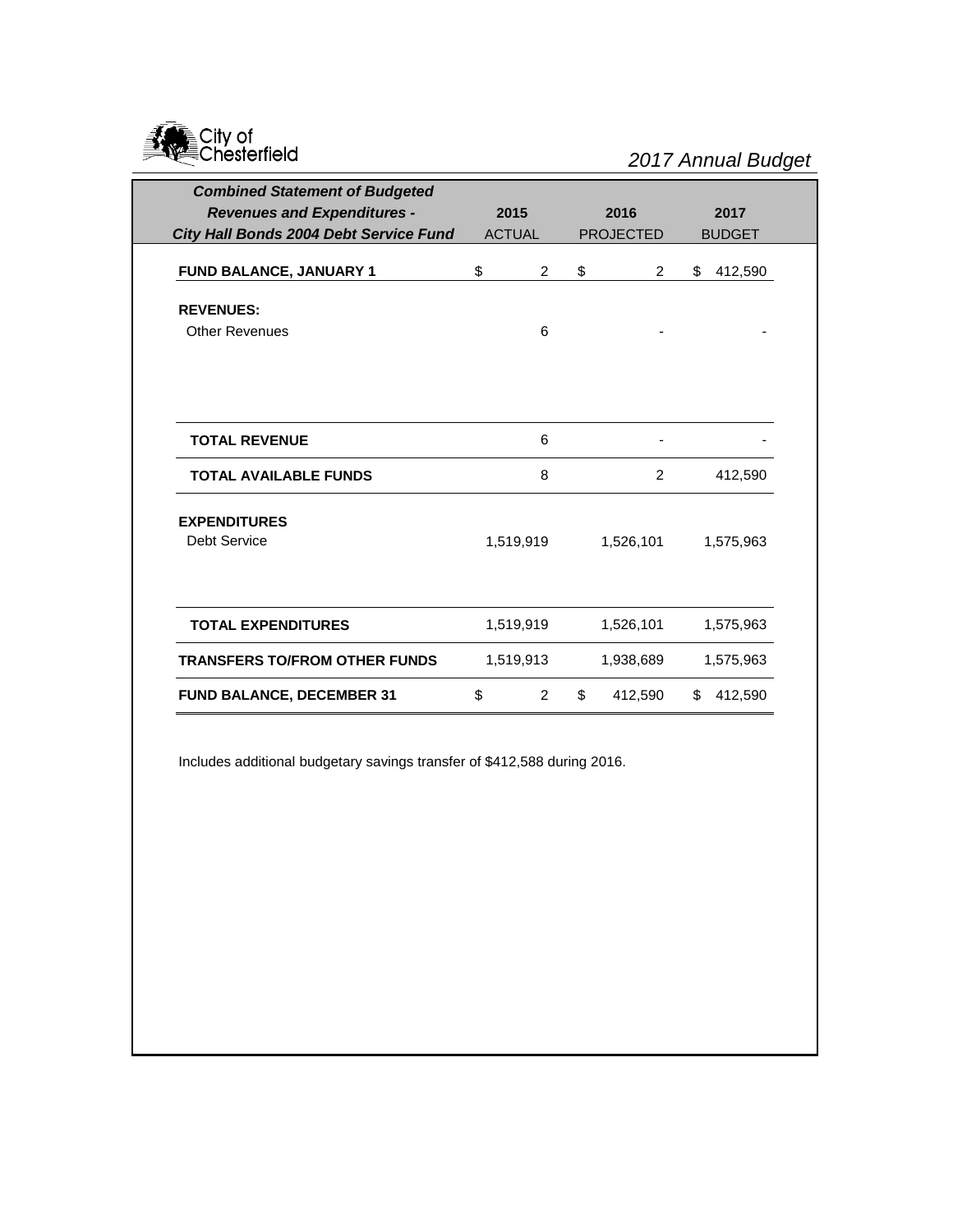

| <b>Combined Statement of Budgeted</b> |               |                  |      |               |  |
|---------------------------------------|---------------|------------------|------|---------------|--|
| <b>Revenues and Expenditures -</b>    | 2015          | 2016             | 2017 |               |  |
| 2013 Parks Bonds Debt Service Fund    | <b>ACTUAL</b> | <b>PROJECTED</b> |      | <b>BUDGET</b> |  |
|                                       |               |                  |      |               |  |
| FUND BALANCE, JANUARY 1               | \$<br>27      | \$<br>38         | \$   | 43            |  |
| <b>REVENUES:</b>                      |               |                  |      |               |  |
| <b>Other Revenues</b>                 | 11            | 5                |      | 5             |  |
|                                       |               |                  |      |               |  |
|                                       |               |                  |      |               |  |
|                                       |               |                  |      |               |  |
| <b>TOTAL REVENUE</b>                  | 11            | 5                |      | 5             |  |
| <b>TOTAL AVAILABLE FUNDS</b>          | 38            | 43               |      | 48            |  |
| <b>EXPENDITURES</b>                   |               |                  |      |               |  |
| Parks                                 | 1,910,075     | 1,969,476        |      | 2,032,276     |  |
|                                       |               |                  |      |               |  |
|                                       |               |                  |      |               |  |
| <b>TOTAL EXPENDITURES</b>             | 1,910,075     | 1,969,476        |      | 2,032,276     |  |
| <b>TRANSFERS TO/FROM OTHER FUNDS</b>  | 1,910,075     | 1,969,476        |      | 2,032,276     |  |
| <b>FUND BALANCE, DECEMBER 31</b>      | \$<br>38      | \$<br>43         | \$   | 48            |  |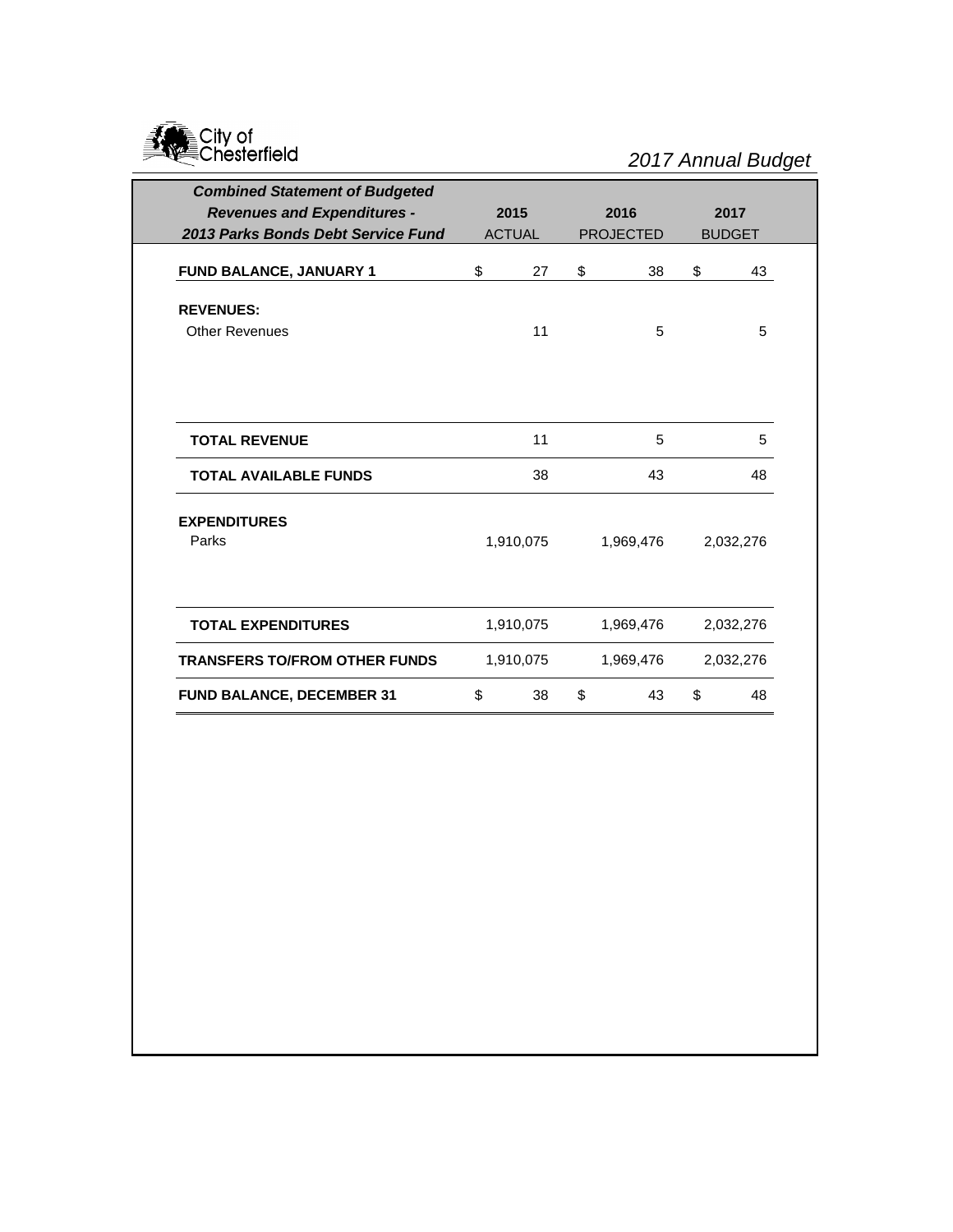

| <b>Combined Statement of Budgeted</b><br><b>Revenues and Expenditures -</b><br>2016 Parks Bonds Debt Service Fund |         | 2015<br><b>ACTUAL</b> |    | 2016<br><b>PROJECTED</b> | 2017<br><b>BUDGET</b> |         |         |  |
|-------------------------------------------------------------------------------------------------------------------|---------|-----------------------|----|--------------------------|-----------------------|---------|---------|--|
| FUND BALANCE, JANUARY 1                                                                                           |         | 1,866                 | \$ | 1,869                    | \$                    | 1,869   |         |  |
| <b>REVENUES:</b>                                                                                                  |         |                       |    |                          |                       |         |         |  |
| <b>Other Revenues</b>                                                                                             |         | 3                     |    |                          |                       |         |         |  |
| <b>TOTAL REVENUE</b>                                                                                              |         | 3                     |    |                          |                       |         |         |  |
| <b>TOTAL AVAILABLE FUNDS</b>                                                                                      | 1,869   |                       |    | 1,869                    |                       | 1,869   |         |  |
| <b>EXPENDITURES</b>                                                                                               |         |                       |    |                          |                       |         |         |  |
| Parks                                                                                                             |         | 382,681               |    | 376,531                  |                       | 349,653 |         |  |
| <b>TOTAL EXPENDITURES</b>                                                                                         | 382,681 |                       |    |                          | 376,531               |         | 349,653 |  |
| <b>TRANSFERS TO/FROM OTHER FUNDS</b>                                                                              |         | 382,681               |    | 376,531                  |                       | 349,653 |         |  |
| <b>FUND BALANCE, DECEMBER 31</b>                                                                                  | \$      | 1,869                 | \$ | 1,869                    | \$                    | 1,869   |         |  |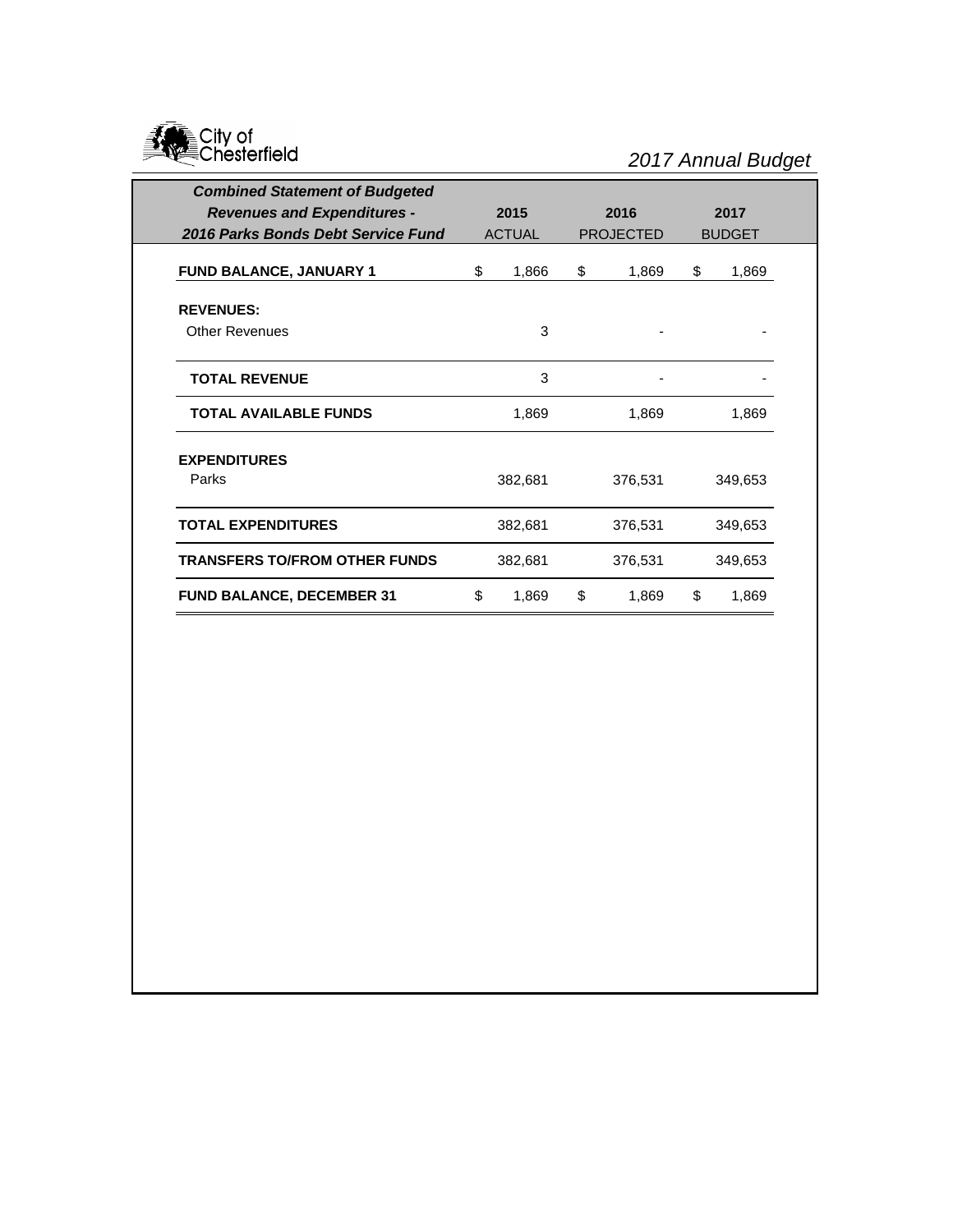

| <b>Combined Statement of Budgeted</b> |               |      |                  |  |               |  |
|---------------------------------------|---------------|------|------------------|--|---------------|--|
| <b>Revenues and Expenditures -</b>    | 2015          |      | 2016             |  | 2017          |  |
| 2009A Parks Bonds Debt Service Fund   | <b>ACTUAL</b> |      | <b>PROJECTED</b> |  | <b>BUDGET</b> |  |
| FUND BALANCE, JANUARY 1               | \$            | 59   | \$               |  | \$            |  |
| <b>REVENUES:</b>                      |               |      |                  |  |               |  |
| <b>Other Revenues</b>                 |               |      |                  |  |               |  |
| <b>TOTAL REVENUE</b>                  |               |      |                  |  |               |  |
| <b>TOTAL AVAILABLE FUNDS</b>          |               | 59   |                  |  |               |  |
| <b>EXPENDITURES</b>                   |               |      |                  |  |               |  |
| Parks                                 |               |      |                  |  |               |  |
| Payments to bond escrow agent         |               |      |                  |  |               |  |
| <b>TOTAL EXPENDITURES</b>             |               |      |                  |  |               |  |
| <b>TRANSFERS TO/FROM OTHER FUNDS</b>  |               | (59) |                  |  |               |  |
| <b>FUND BALANCE, DECEMBER 31</b>      | \$            |      | \$               |  | \$            |  |

Refunded with 2014 COPS during FY2014.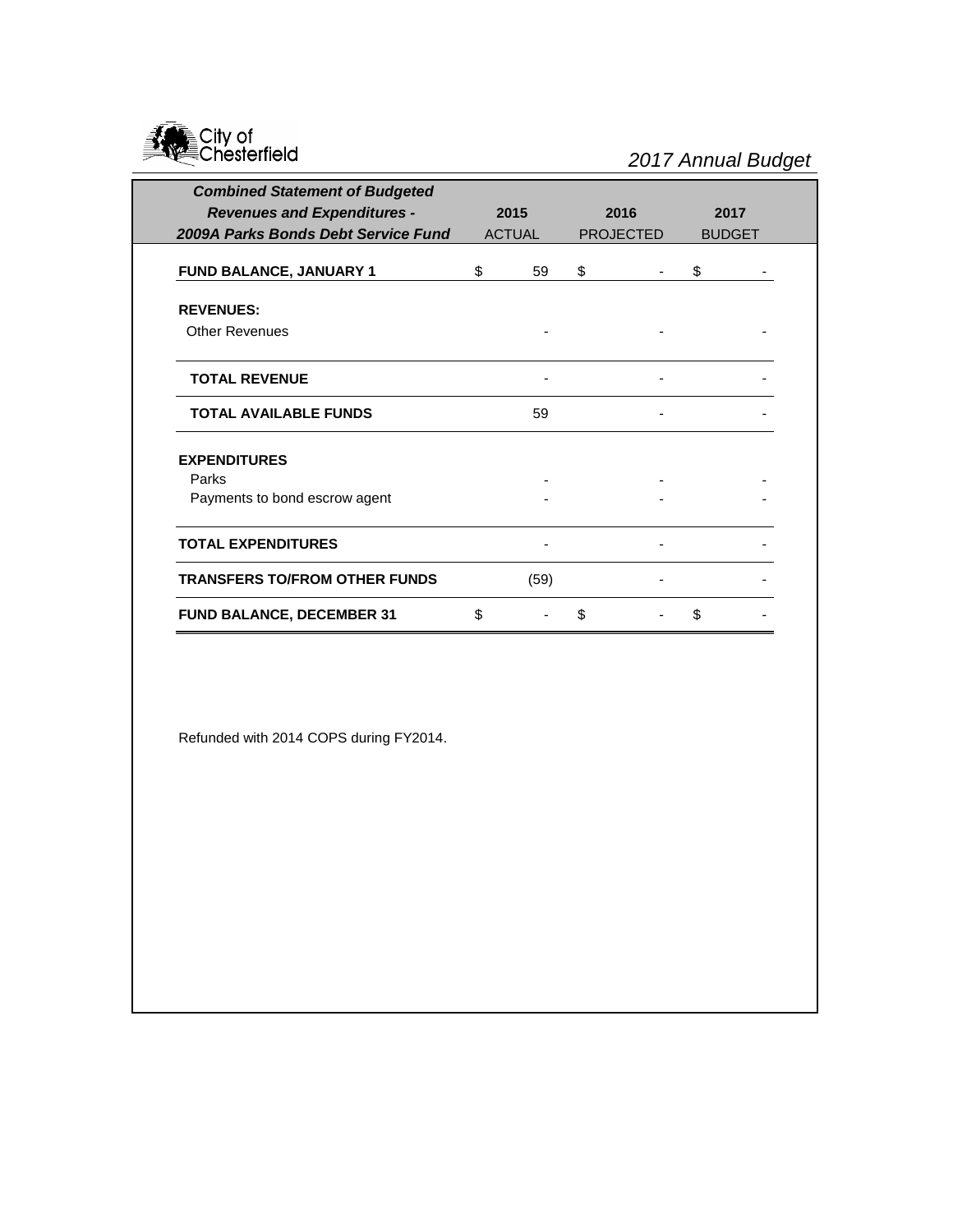

| <b>Combined Statement of Budgeted</b> |               |       |                  |      |               |      |
|---------------------------------------|---------------|-------|------------------|------|---------------|------|
| <b>Revenues and Expenditures -</b>    |               | 2015  |                  | 2016 |               | 2017 |
| 2009B Parks Bonds Debt Service Fund   | <b>ACTUAL</b> |       | <b>PROJECTED</b> |      | <b>BUDGET</b> |      |
| FUND BALANCE, JANUARY 1               | \$            | 123   | \$               |      | \$            |      |
| <b>REVENUES:</b>                      |               |       |                  |      |               |      |
| <b>Other Revenues</b>                 |               |       |                  |      |               |      |
| Intergovernmental                     |               |       |                  |      |               |      |
| <b>TOTAL REVENUE</b>                  |               |       |                  |      |               |      |
| <b>TOTAL AVAILABLE FUNDS</b>          |               | 123   |                  |      |               |      |
| <b>EXPENDITURES</b>                   |               |       |                  |      |               |      |
| Parks                                 |               |       |                  |      |               |      |
| Payments to bond escrow agent         |               |       |                  |      |               |      |
| <b>TOTAL EXPENDITURES</b>             |               |       |                  |      |               |      |
| <b>TRANSFERS TO/FROM OTHER FUNDS</b>  |               | (123) |                  |      |               |      |
| <b>FUND BALANCE, DECEMBER 31</b>      | \$            |       | \$               |      | \$            |      |

Refunded with 2014 COPS during FY2014.